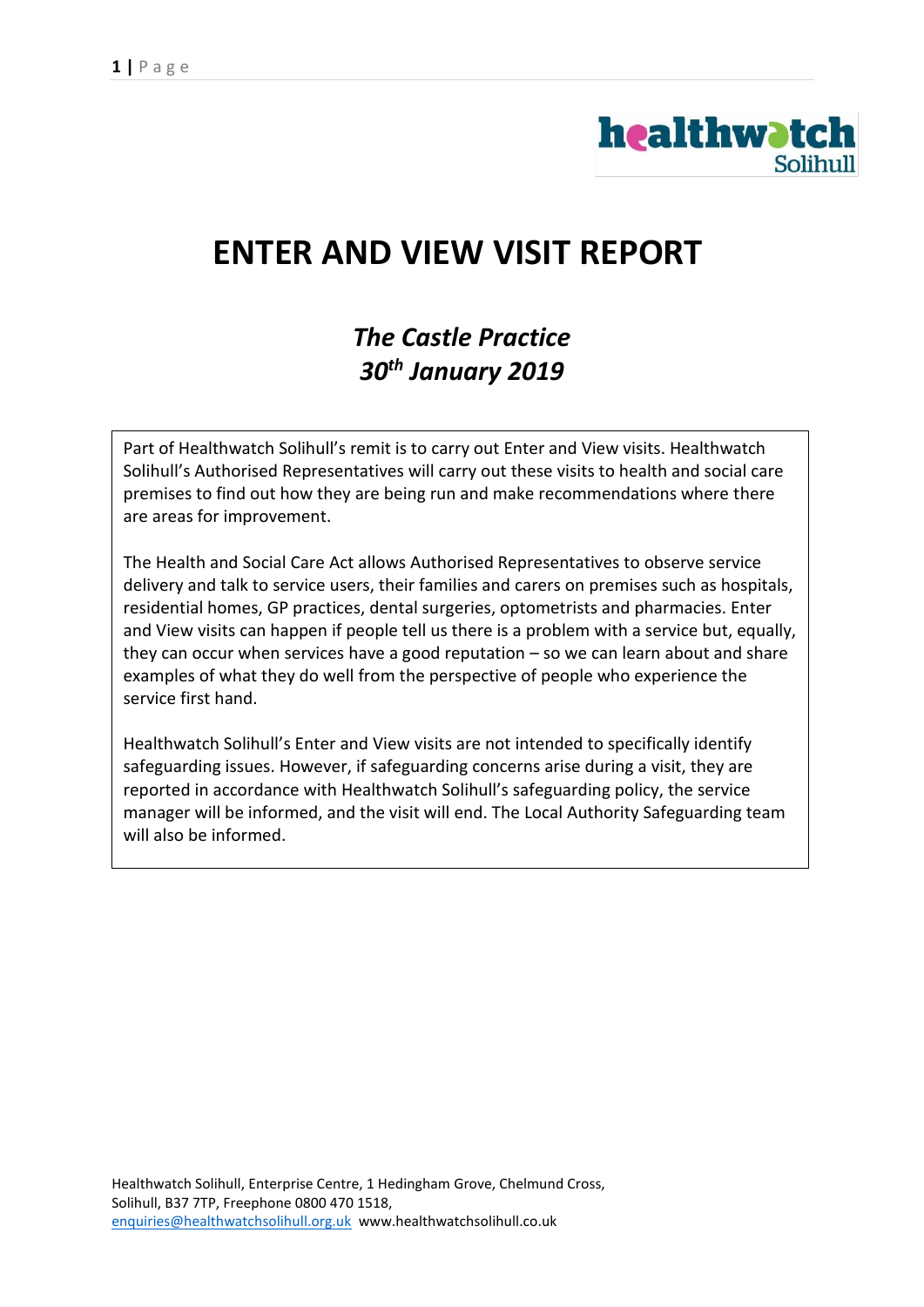### **GP Surgery – The Castle Practice**

**Service Address**: The Castle Practice, 2 Hawthorne Road, Castle Bromwich, B36 0HH

#### **Acknowledgements**

Healthwatch Solihull would like to thank the Practice staff and the patients for their cooperation during the visit.

#### **Disclaimer**

Please note that this report relates to findings during our visit made on Wednesday 30<sup>th</sup> January 2019. The report does not claim to be representative of all patients, only of those who contributed within the restricted time available.

#### **Authorised Representatives**

Nicola Standen Carlene Scott (Shadowing)

#### **Who we share the report with**

This report and its findings will be shared with The Castle Practice, the Care Quality Commission (CQC), Solihull MBC, Birmingham and Solihull Clinical Commissioning Group (CGG) and Healthwatch England. The report will also be published on the Healthwatch Solihull website (www.healthwatchsolihull.org.uk).

#### **Background**

The Castle Practice, located within North Solihull, has a practice list of 11276 patients (Source: https://www.nhs.uk/Services/gp/Overview/DefaultView.aspx?id=36203)

| <b>Monday</b>   | $08:15 - 13:00$ | $14:00 - 18:50$ |
|-----------------|-----------------|-----------------|
| <b>Tuesday</b>  | $08:15 - 13:00$ | $14:00 - 18:50$ |
| Wednesday       | $08:15 - 13:00$ | $14:00 - 18:50$ |
| <b>Thursday</b> | $08:15 - 13:00$ | $14:00 - 18:50$ |
| Friday          | $08:15 - 13:00$ | $14:00 - 18:30$ |
| <b>Saturday</b> | <b>Closed</b>   |                 |
| Sunday          | <b>Closed</b>   |                 |

The Practice's consulting times are:

The Practice also offers extended opening hours for appointments. Extended opening hours appointments are co-ordinated through the 'North Solihull Collaborative' that comprises 10 North Solihull GP Practices. Appointments are offered for all patients of Surgeries within the Collaborative at Bosworth Medical Centre between 6.30pm and 8pm Monday to Friday, 9am to 12pm on Saturdays and 9am to 11am on Sundays.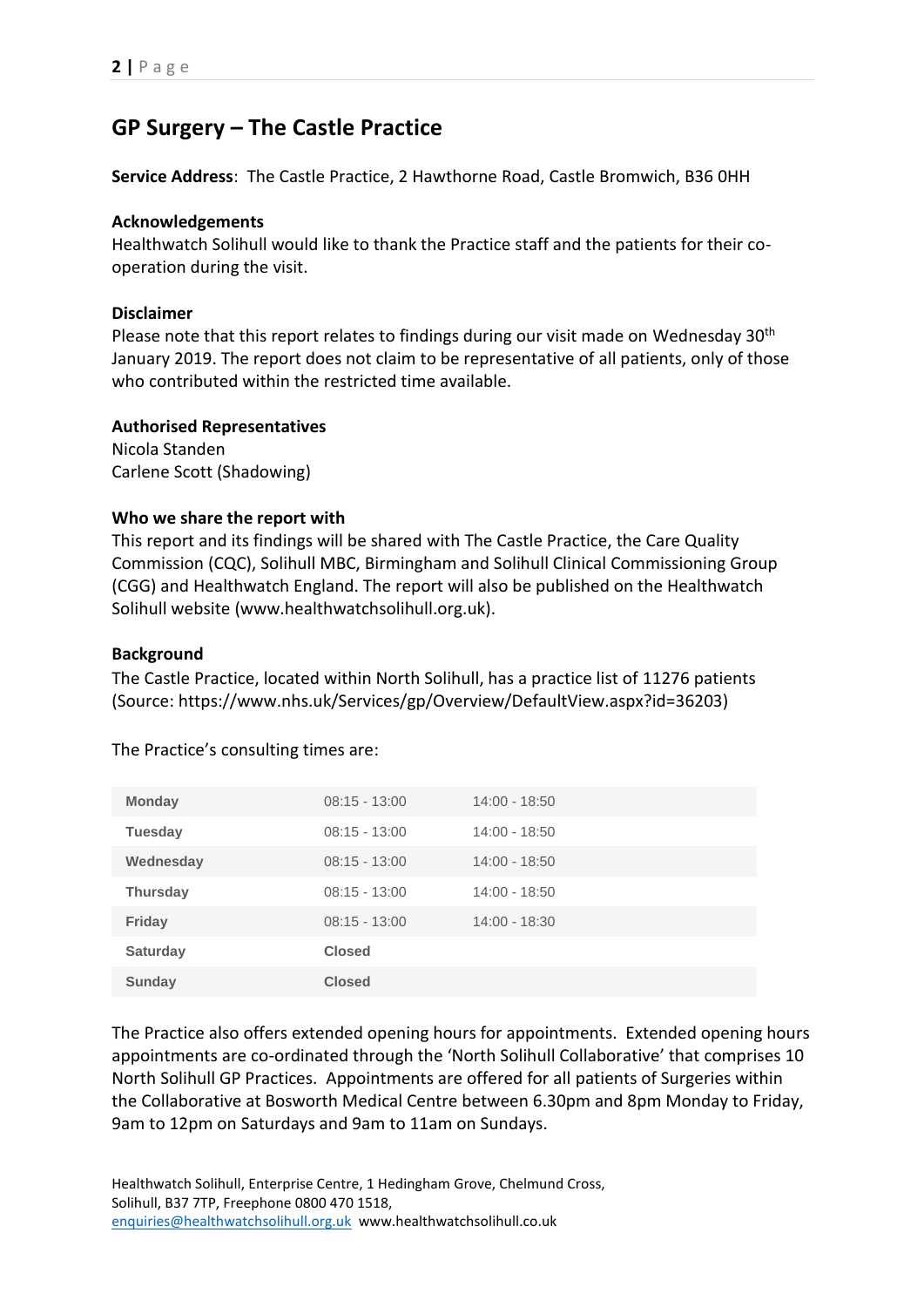#### **Purpose of our visit**

Healthwatch Solihull visited The Castle Practice on 30<sup>th</sup> January 2019.

The most recent CQC report (based on an inspection undertaken in April 2016) rated the Surgery as 'good' across areas of 'safety', 'effectiveness', 'caring', 'responsiveness' and being 'well-led' with an overall rating of good. (Source: https://www.cqc.org.uk/location/1- 548278457). However, Healthwatch Solihull in their role of gathering intelligence from people living in the Solihull Borough regarding their experiences of local health and social care services, has received some mixed feedback from patients of The Castle Practice. Given the feedback we have received, the purpose of our visit was to explore first hand with patients present on the day of our visit, their experiences of the Practice.

#### **What we did**

We visited the Surgery from 10.00 am to 12.30pm on 30th January 2019. During our visit we administered 30 surveys with patients and also observed the environment. The visit was unescorted and at no time during the visit did we enter consulting rooms.

This report will detail a range of recommendations based on the findings of our Enter and View visit and it is anticipated that these recommendations will contribute to improving service delivery within the Practice and in turn service experience for patients registered with the Practice.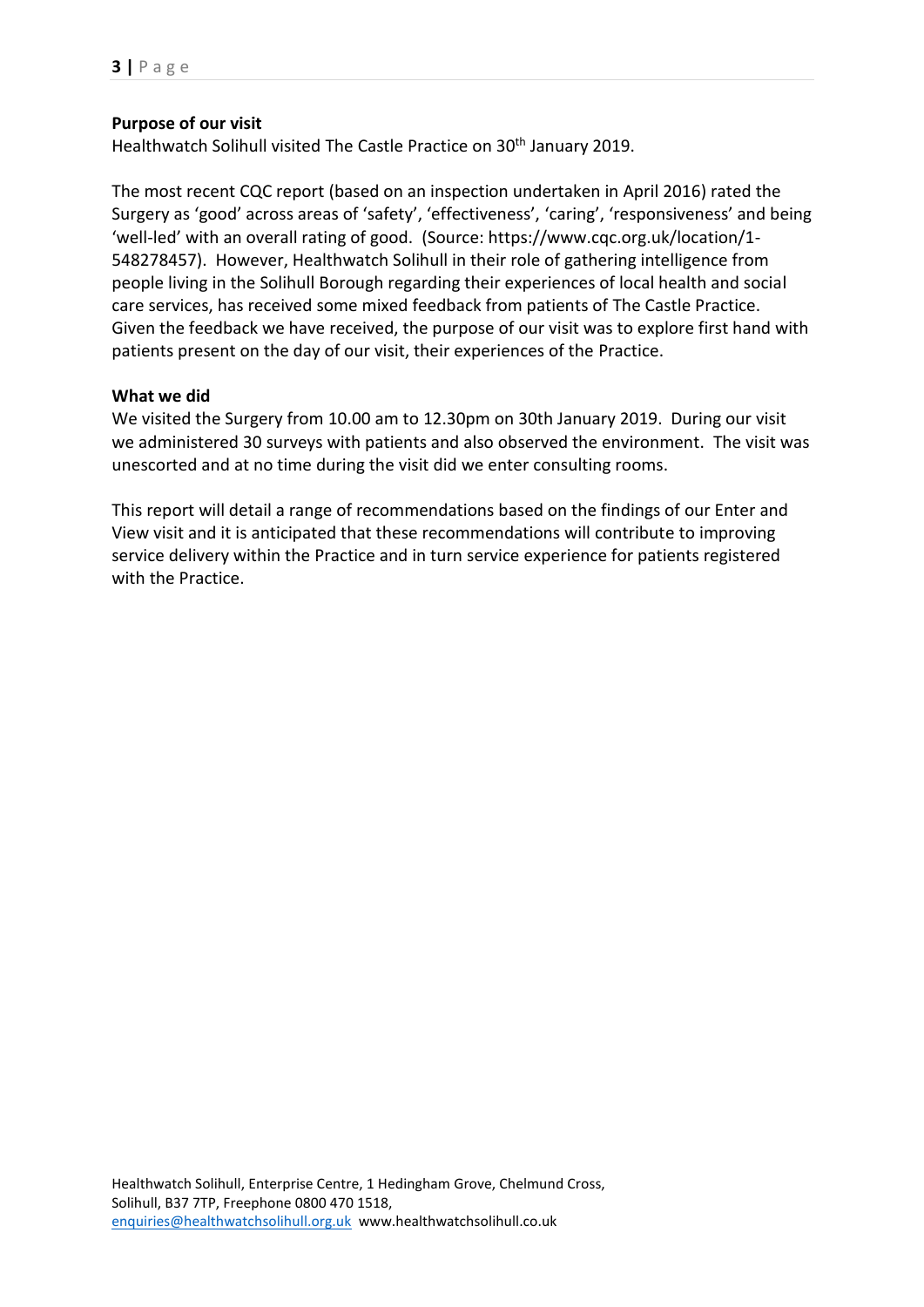

• Please note not all patients answered all questions



#### *'Ease of getting an appointment' and 'Getting through on the telephone'*

Overall, 'ease of getting an appointment' received largely negative responses with 55% (N=16 of the 29 respondents who answered this question) rating ease of getting an appointment as 'poor' or 'very poor', six respondents rating this as 'fair' and only seven as 'good' or 'very good'. Some respondents further told us of difficulties they had encountered with getting an appointment at the Practice. For one respondent their concerns related to not being able to either call or come in to the surgery at 8:30am as they are at work at that time, *Unless you are not working and can get into the surgery at 8.30am, it is impossible to get an appointment…Very few pre-booked appointments for employed people available*. For other respondents concerns related to a perceived lack of appointments available both for on the day appointments and for pre-booked appointments,

*I arrived at 8.30am to find the surgery already full with 30+ people when I finally managed to get to reception at 8.50am was told no appointments left*

*When a Doctor tells you that you need to see him again after the antibiotics you can't get an appointment even though you suffer with COPD*

*Very hard to get an appointment*

Again similar finding emerged in response to the question of 'getting through on the telephone' with 16 of the 29 (55%) respondents who answered this question rating this as 'poor' to 'very poor', nine respondents as 'fair' and only 'four' as 'good'.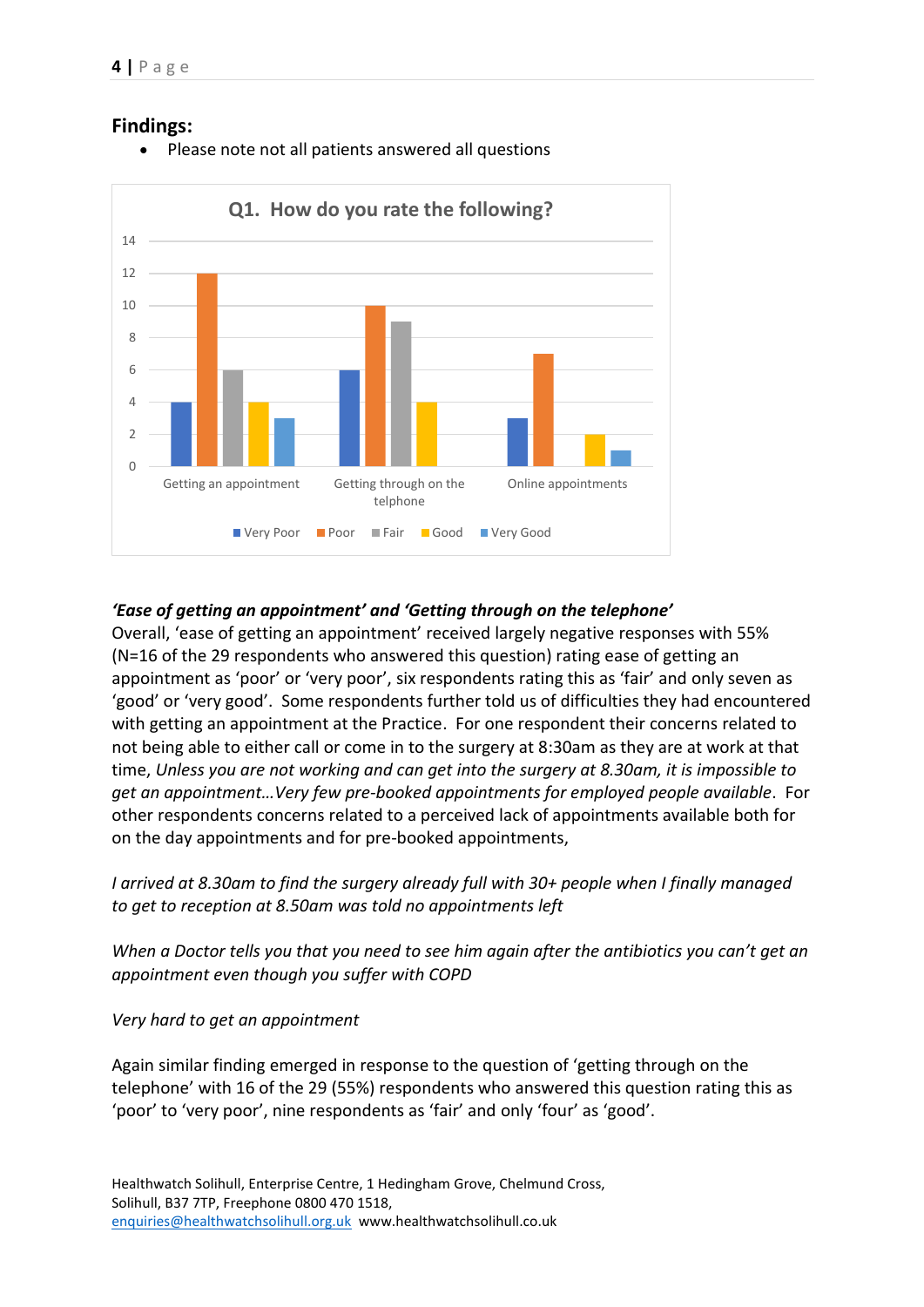Patients that we spoke to on the day of our visit further elaborated on the difficulties they experienced in getting through on the telephone. One respondent told us that they had been trying to get through to the surgery at 8.30 but were unable to which led to them calling their Community Nurse to see if they were able to help with getting an appointment. Other respondents expressed similar concerns,

*Always engaged on phone, a long time getting through. However they are trying their best.*

#### *Need more phone lines*

#### *You cannot get through on the telephone*

Findings from these questions of the survey indicate that patients are experiencing issues with getting through to the Practice on the phone and in securing an appointment. Given these findings we would recommend that the Medical Centre reviews both their appointment booking systems and telephone access for appointments.

#### *'On-line appointment booking'*

The survey further asked patients to rate their experiences of booking an appointment online and the majority of respondents (75%) rated this service as 'poor' or 'very poor'. However, only 13 of a possible 30 survey respondents answered this question. That fewer respondents answered this question may be indicative that fewer patients make use of the on-line booking system. This is to some extent supported by our findings where a number of respondents told us that they do not book appointments on-line. For one respondent this was related to their use of computers and the internet, *I don't go on-line*, and for another respondent to the 'booking process' of on-line appointments, *Need to improve their online appointments and mobile (app).* For other respondents it appears to be related to their awareness on the on-line booking facility,

#### *Never used on-line*

*Was not aware of getting on-line appointment*

#### *Haven't made on-line appointment before*

Given these findings we would recommend that consideration is given to promoting on-line booking which may increase usage and uptake and in turn, reduce pressure on the telephone booking system. This could perhaps take the form of a 'promotional stand' in the waiting area that provides information about on-line booking and guidance on how patients can register for the service. However, given that some patients do not or choose not to use computers, it is important that a range of ways of booking appointments remains available for these patients.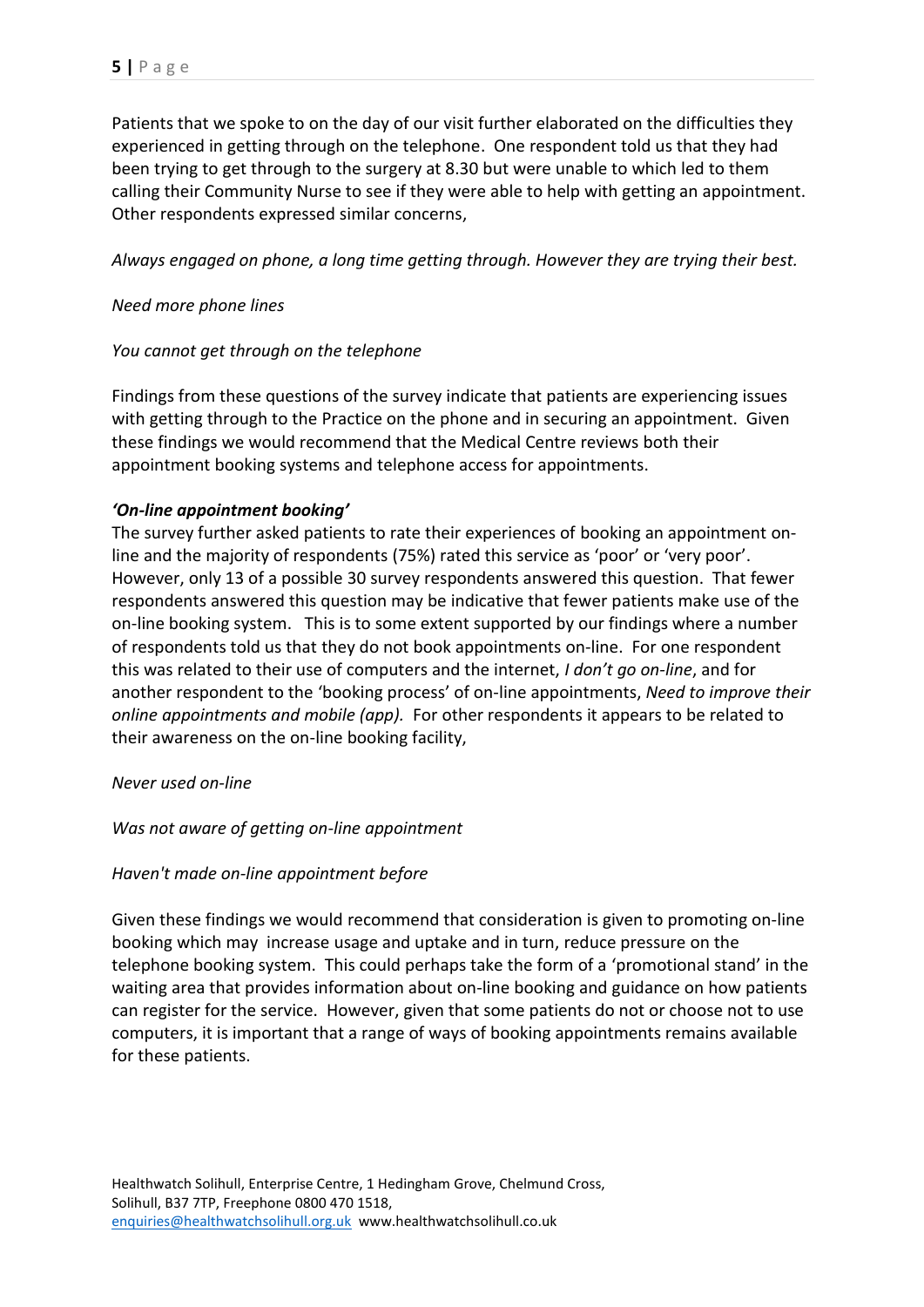

Having explored patients' experiences of accessing appointments, we were also interested in finding out more about patients' experiences once they were at the Practice. As first point of contact for patients is usually with Receptionists we asked patients about their experience of waiting times and privacy once at the reception desk and the friendliness, helpfulness and understanding of Receptionists.

Overall, respondents who completed our survey reported positive experiences with just under 50% (N=14 of the 30 respondents who completed this question of the survey) rating waiting times at the reception desk as 'good' or 'very good' and a further 12 (40%) respondents rating this as 'fair'. During our visit we observed that there was an electronic booking-in system available for patients to use and we noted patients making use of this. On the whole, patients did not appear to be waiting in the Reception queue for excessive periods of time during our visit with the exception of one time during our visit when the queue for the Reception desk numbered nine people and at this time, patients did seem to be waiting a while before seeing the Receptionist.

Similarly, respondents reported positive experiences when rating the friendliness, helpfulness and understanding of Reception staff with over 65% of the respondents who answered this question rating this as 'good' to 'very good' with no respondents giving a rating of less than fair. These positive findings are echoed in the some of the further comments received from respondents,

#### *Excellent friendliness of staff , Staff try to do as much as they can*

#### *I find them to be very thorough and very courteous to the patients*

Our Survey further asked respondents how they rated the privacy of the Reception area and 50% (N=14 of the 28 respondents who answered this question) rating this as 'fair' to 'very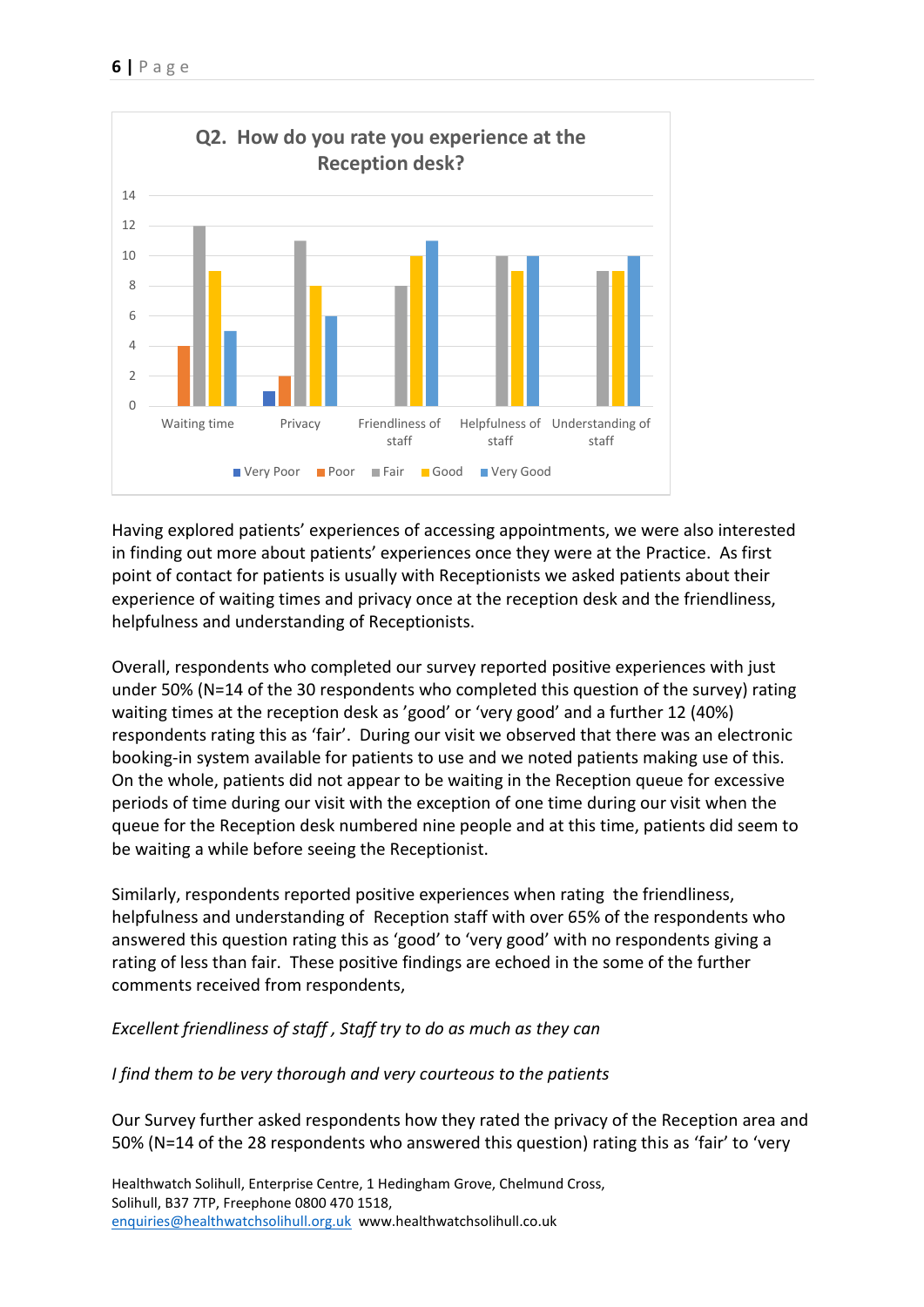good'. During our visit we noted that despite a sign asking patients to respect other patient's privacy when at the Reception desk, due to the open plan nature of the Reception area those in the queues and waiting areas are able overhear conversations between Reception staff and patients. Given this finding we would recommend that a private area is made available to patients who would like to speak confidentially with Receptionists and that patients are made aware of this facility.



#### *'Waiting area and facilities'*

The responses relating to the waiting area and facilities were again positive with 86% (N=25 of the 29 repsondents) rating the cleanliness of the waiting area as 'good' or 'very good' and 92% (26 of the 28 respondents who answered this question) rating the comfort of the waiting area as 'good' or 'very good'. There is one waiting area in The Castle Practice and we observed that the waiting area was clean and fairly comfortable.

We further asked patients about the information available in the waiting areas. Twentythree (82%) of the 28 respondents who answered this question rated this as 'good' or 'very good' and no respondents rated this as less than fair. We observed a number of notice boards in the waiting area displaying a range of information including details of community activities and support groups, information on NHS111, condition-related health awareness and health promotion information. There was also an electronic screen in the waiting area and a digital display screen that informed patients of when the GP was ready to see them for their appointment and which room to go to. We further noted that all consulting and other rooms were clearly signposted.

All of our respondents rated accessibility into the building and once within the building as 'fair' to 'very good'. The Castle Practice is located on the second floor of a three-storey building and the Practice can be accessed by lift or stairs. The third floor contains offices for the Practice staff. We observed that the toilet facilities were well stocked and clean and that there were accessible toilets for Disabled people. Baby changing facilities were also available on site.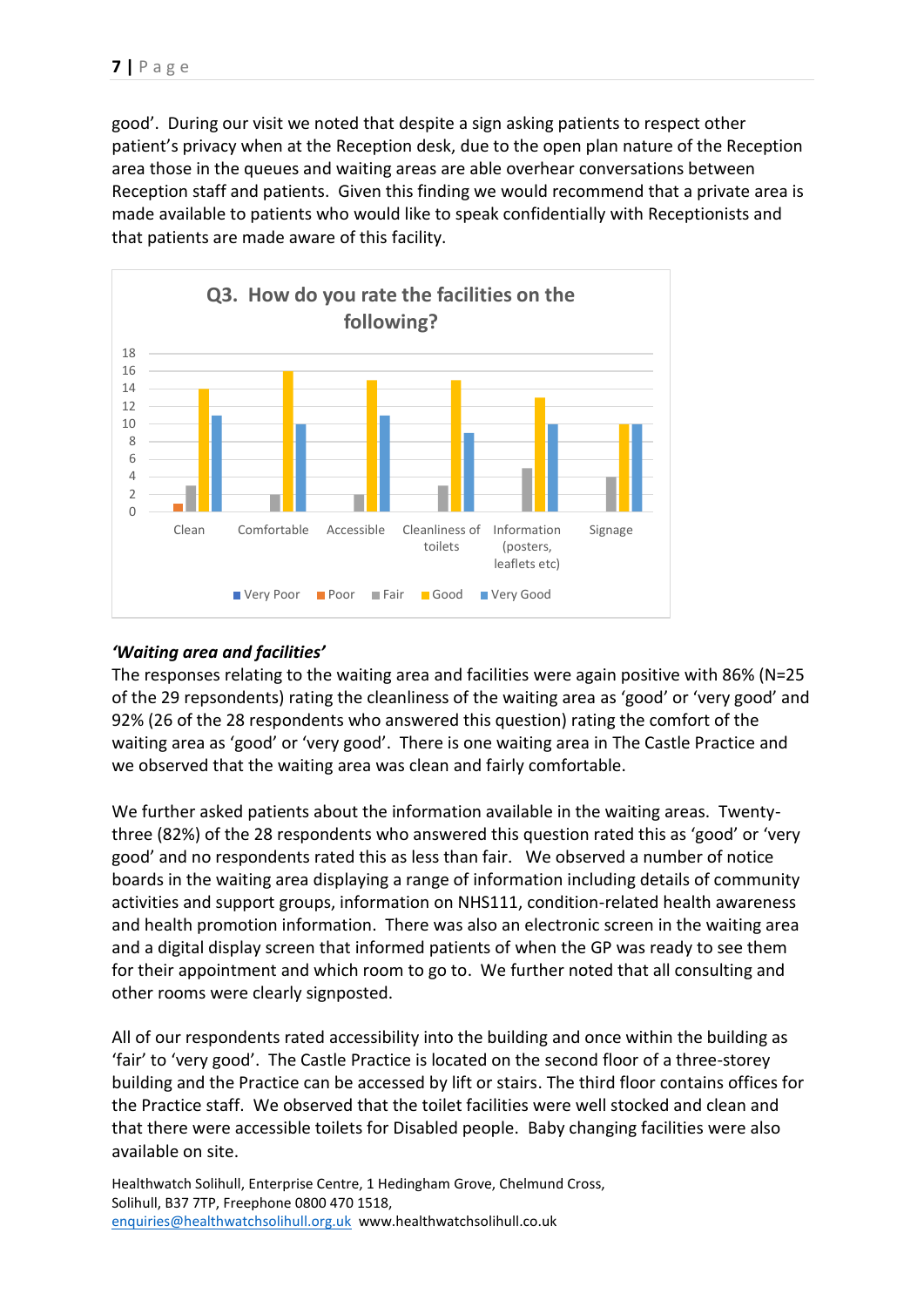

We asked patients who they were at the Practice to see that day and 16 of the 29 respondents who answered this question were there for appointments with their GP, a further twelve for an appointment with the Nurse and one for an appointment with a Healthcare Assistant.



Of the 26 respondents who answered this question, four had been waiting for less than five minutes to be called for their appointment, seven respondents for between six and ten minutes, seven respondents between 11 and 20 minutes, four respondents between 21-30 minutes and five respondents for over 30 minutes.

Healthwatch Solihull, Enterprise Centre, 1 Hedingham Grove, Chelmund Cross, Solihull, B37 7TP, Freephone 0800 470 1518, [enquiries@healthwatchsolihull.org.uk](mailto:enquiries@healthwatchsolihull.org.uk) www.healthwatchsolihull.co.uk We spoke with the Practice Manager about waiting times and asked whether the Practice had any procedures in place for informing patients if appointments were running late. We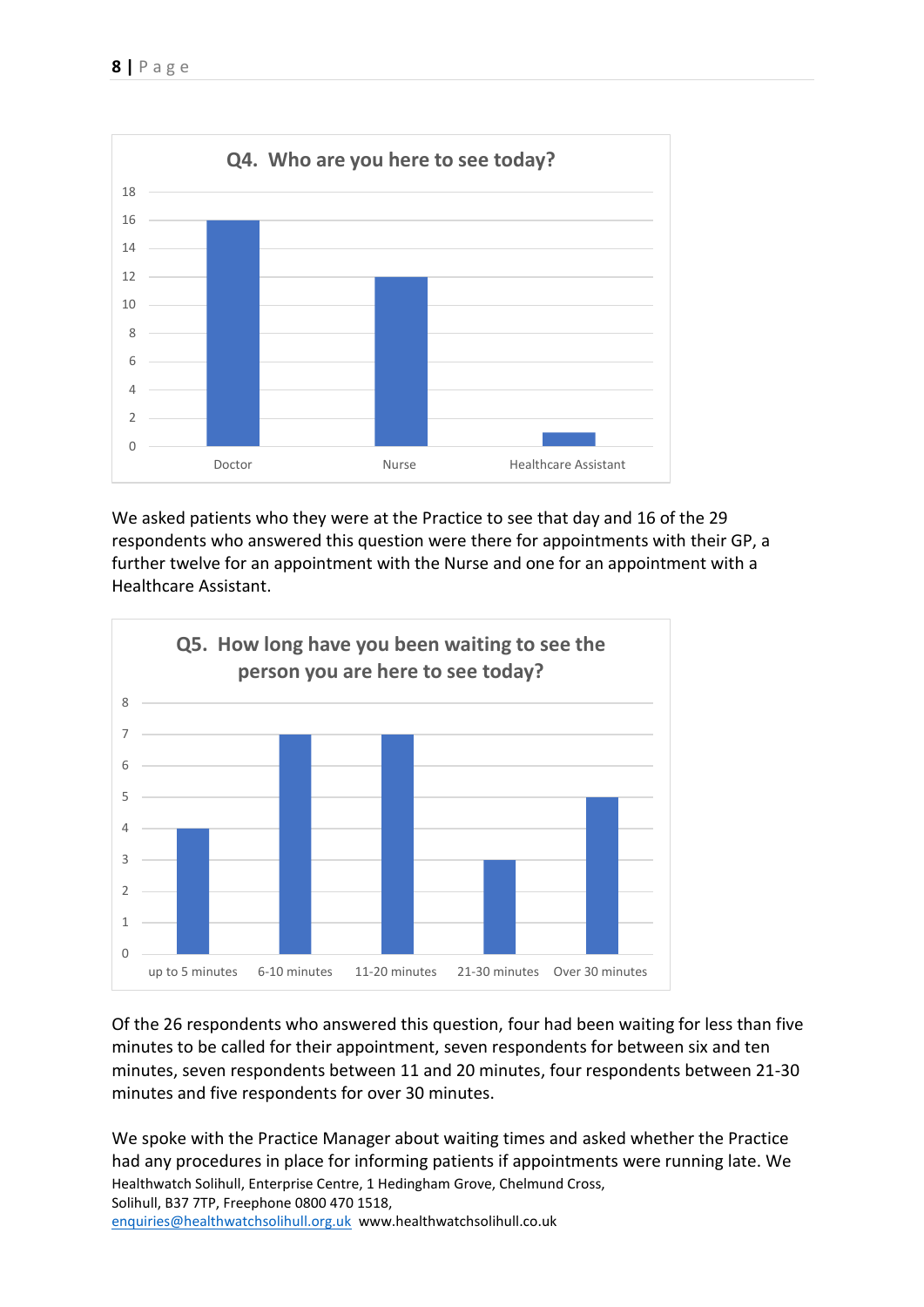were informed that if appointments are running late, Receptionists tell patients of this on their arrival and it is also usually advertised on the screens in the waiting areas. The Practice Manager further told us that there is the facility to be able to include a message on the electronic booking-in system if GPs are running late.



A recent initiative within Primary Care services has been the introduction of 'extended' opening hours to accommodate appointments for patients to fit in with their work, family and other commitments. We asked the Practice Manager how The Castle Practice was managing 'extended' opening hours. The Practice Manager told us that extended opening hours appointments are co-ordinated through the 'North Solihull Collaborative' that comprises 10 North Solihull GP Practices. Appointments are offered for all patients of Surgeries within the Collaborative at Bosworth Medical Centre between 6.30pm and 8pm Monday to Friday, 9am to 12pm on Saturdays and 9am to 11 am on Sundays.

However, despite the availability of extended opening hours appointments, only seven of the 29 respondents who answered this question were aware of their availability. Given this finding we would recommend that the Practice actively promotes and advertises the availability of extended hours appointments to improve patient awareness.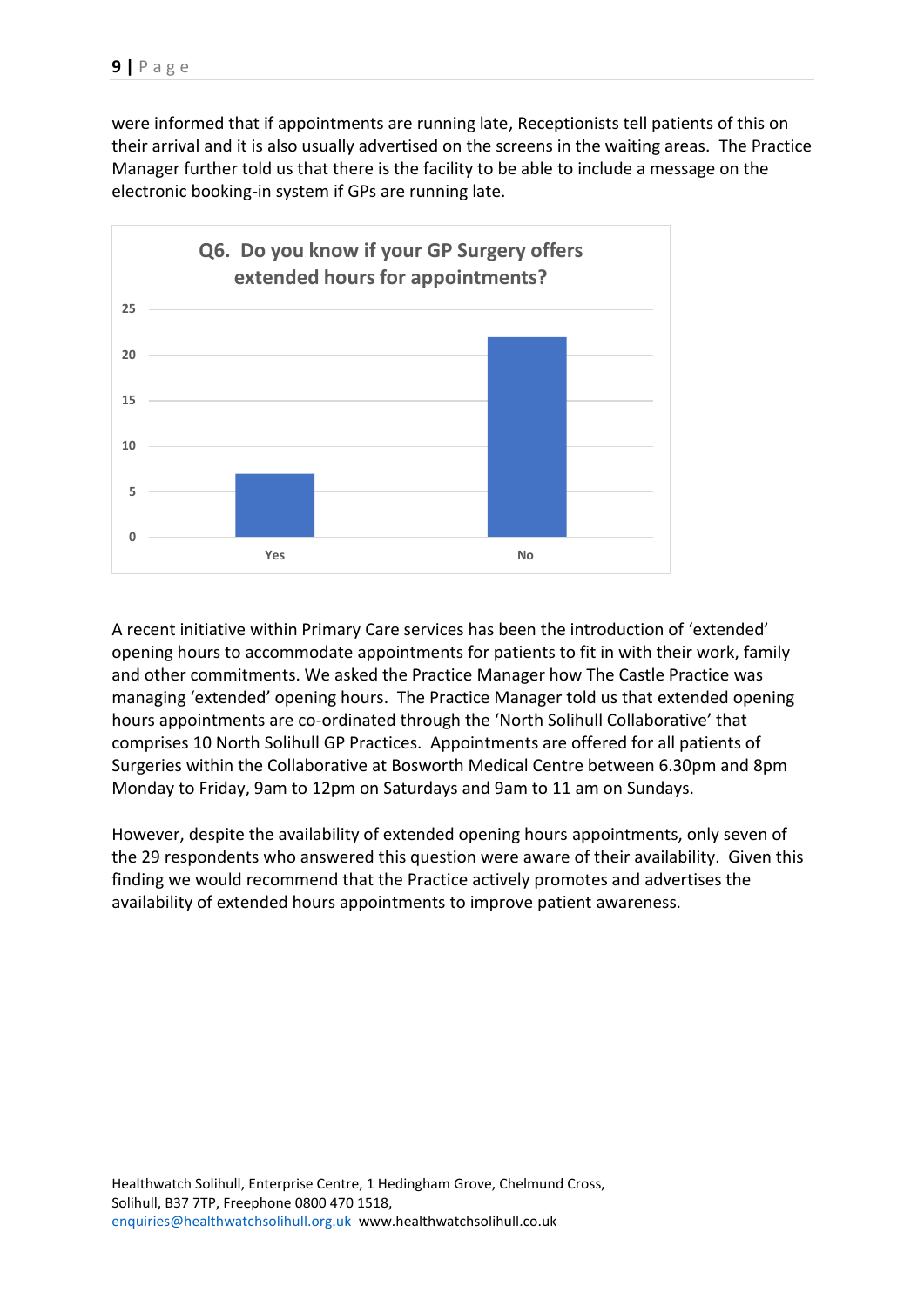

Overall, the Doctors were ranked positively by patients with 21 of the 29 respondents who answered this question, rating the Medical Centre's GPs as 'good' or 'very good' for being friendly, 20 for being helpful and 18 of the 28 respondents who answered this question for being informative. However, some of the further comments provided by respondents were less positive than the survey findings suggest,

*Cannot get to see them. Almost impossible. They don't have enough time to do things thoroughly . I feel I am being rushed all the time.*

*[Name of] Doctor is extremely rude/[Name of] Doctor is a very good doctor*

#### *Need more Doctors…*

Less positive responses were also provided by respondents when rating their experiences of 'seeing a Doctor of your choice' with eight of the 24 respondents who answered this question rating this as 'good' or 'very good', six respondents as 'fair' and ten as 'poor' or 'very poor'. Our findings suggest that satisfaction with seeing a Dr of choice is fairly low among those who completed our questionnaire and we would recommend that where this can be accommodated, appointments are arranged with patients' GPs of choice.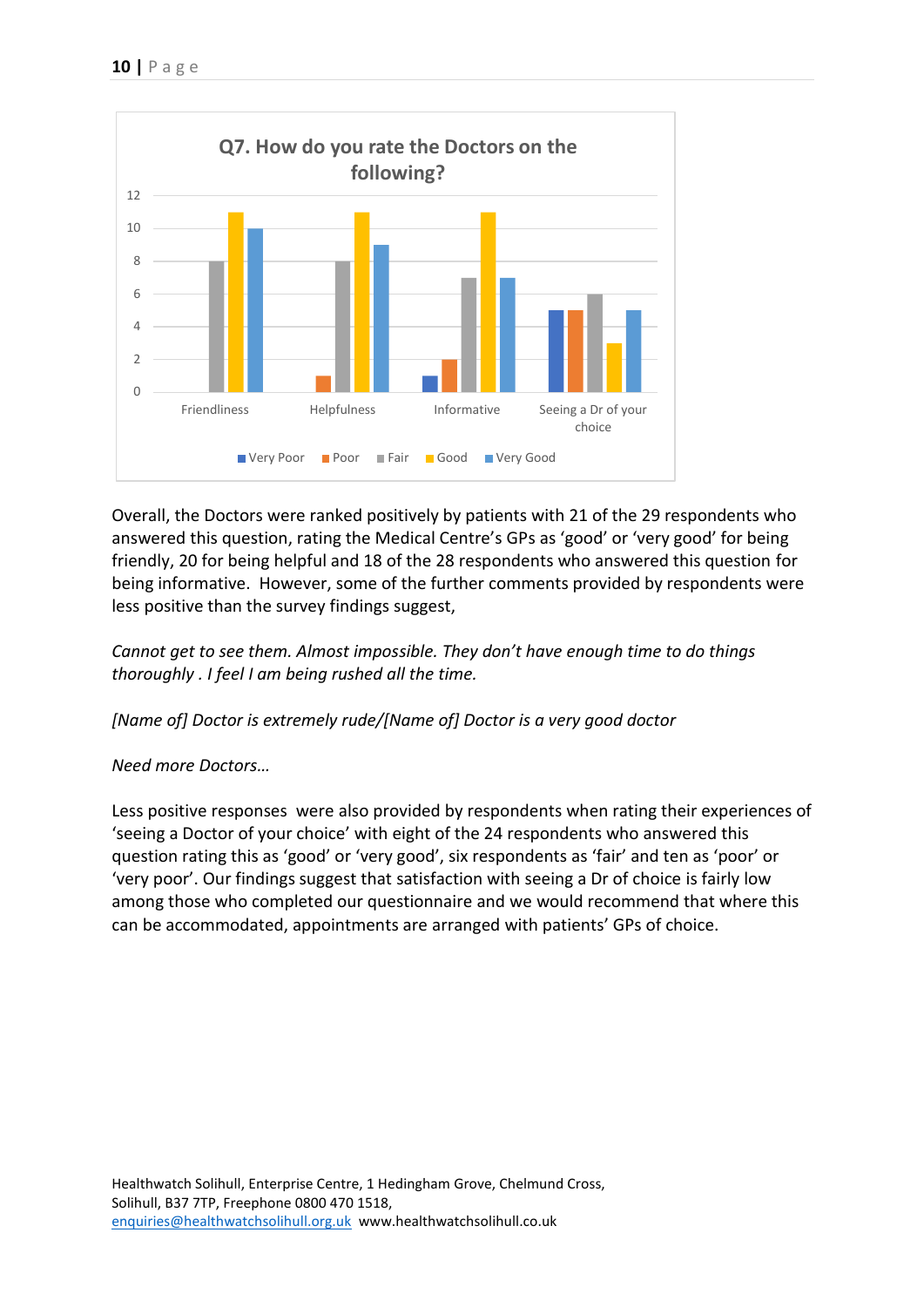

As with GPs, again overall the Nurses were ranked positively by patients with 27 of the 29 respondents who completed this question of the survey rating the Nurses as 'good' or 'very good' for friendliness and 24 for helpfulness and for being informative.



As with the question about Doctors and Nursing staff, Healthcare Assistants also received positive ratings from patients for being friendly, helpful and informative with no respondents rating them as less than fair for being friendly and helpful.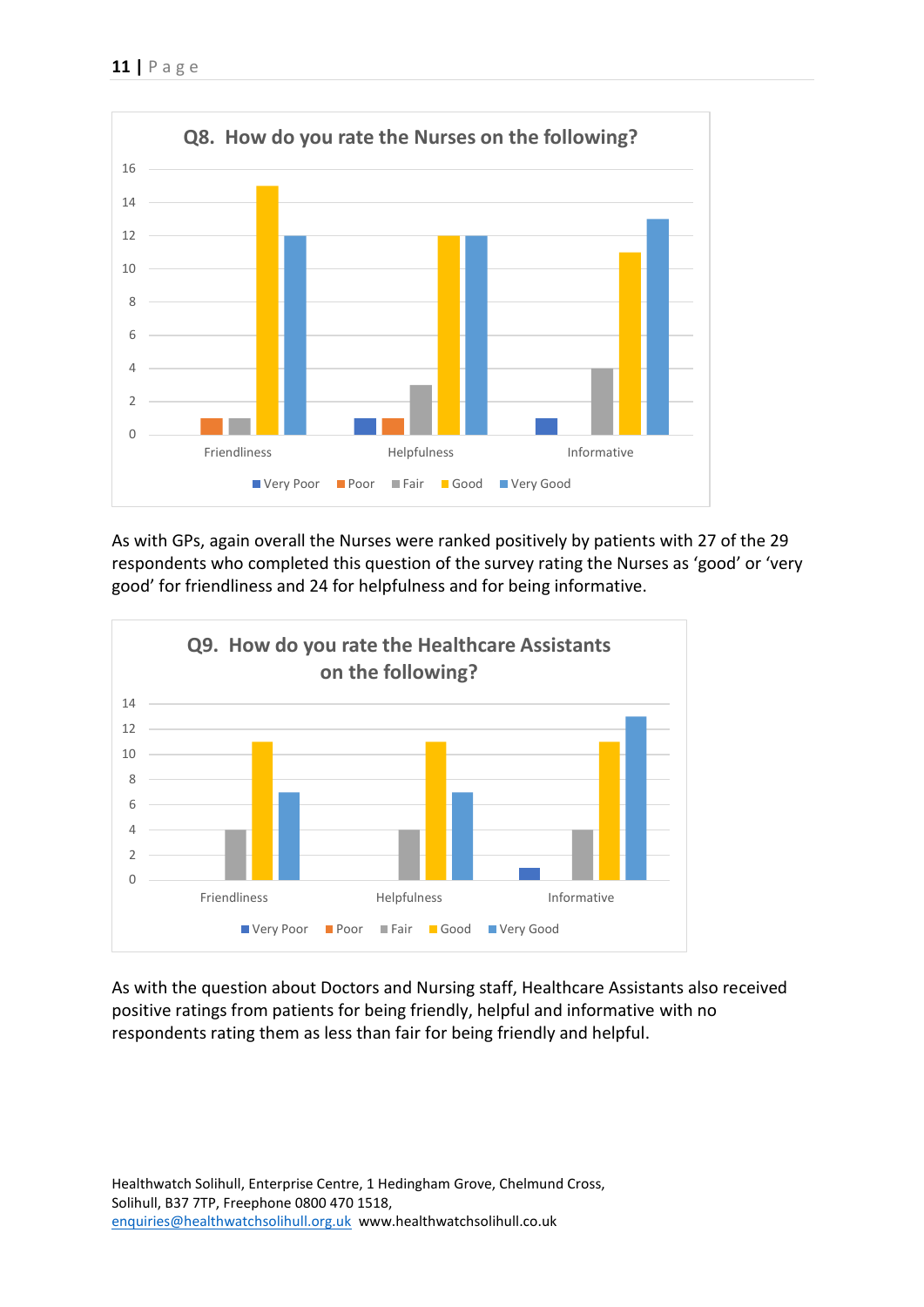

Question 10 of our survey asked respondents if they were aware of how to make a compliment or how to raise a complaint within the Practice should they wish to do so. Our findings indicate that awareness of the process for making a compliment or raising a complaint appears low among the respondents who completed our questionnaire. Of the 25 respondents who answered this question, eight were aware of how to do so and 17 told us that they were not aware of the process. During our visit, we did not observe any information being provided to patients on how to make a compliment or raise a complaint.

We asked the Practice Manager how patient feedback is collected and shared within the Practice and we were informed that feedback is collected through a 'suggestion box' and by way of the 'Friends and Family' feedback box both located in the waiting area and we were informed that patients often make suggestions directly to staff. All of these forms of feedback are discussed at Practice meetings. We would recommend that the Practice continues to encourage patient feedback and continues to share this feedback with staff. It may also be good practice to share this feedback with other patients and outline what actions the Practice has taken in response to the feedback received. This could be shared through Surgery newsletters or included on noticeboards and could take the format of 'You Said, We Did'.

Furthermore, whilst we did observe a 'Friends and Family' feedback box in the waiting area on the day of our visit, we observed that there were no forms available for patients to complete. We would recommend that the Practice regularly replenishes forms to ensure that patients have an avenue for feedback.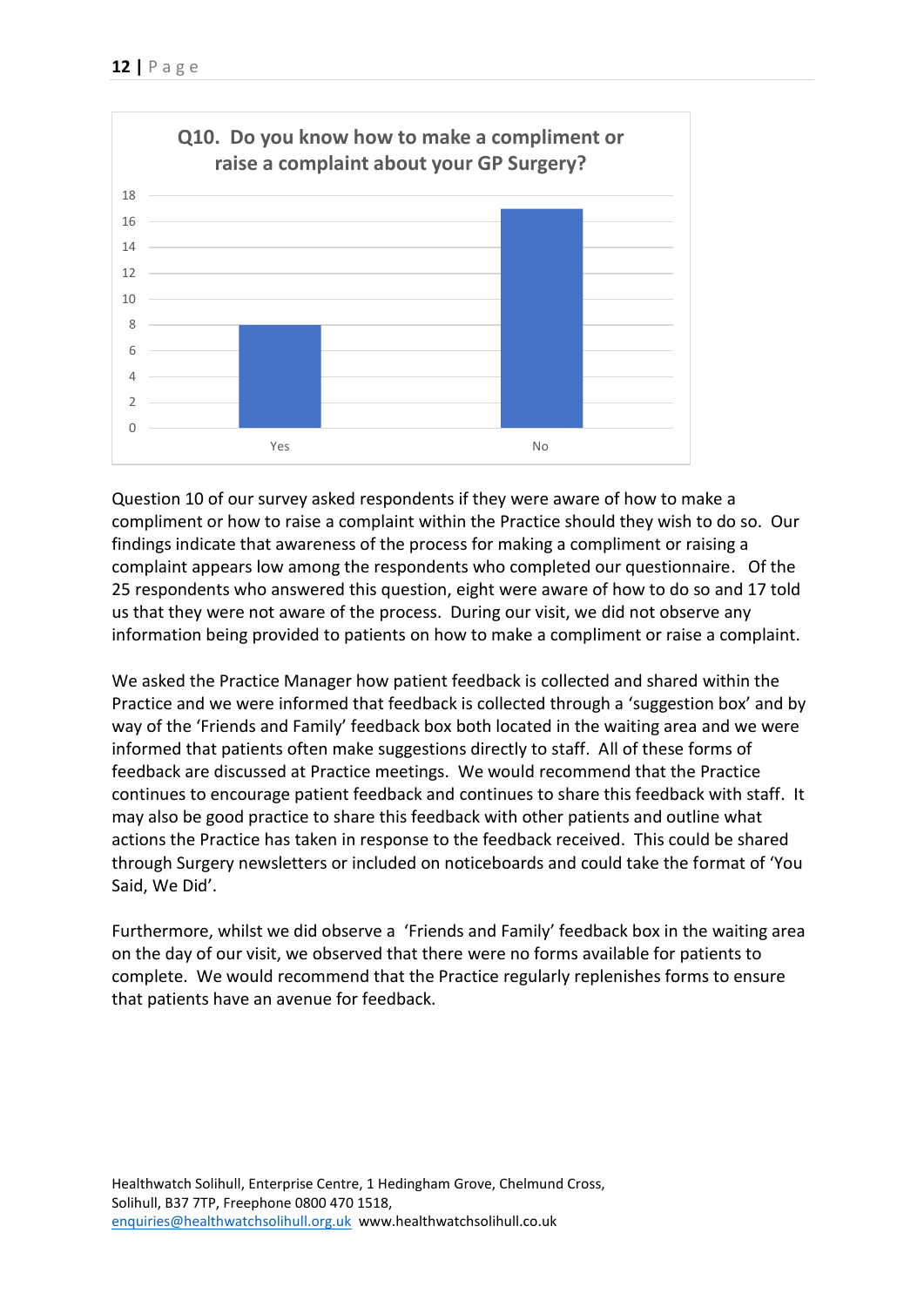

We asked respondents if they knew whether the Practice had a Patient Participation Group (PPG). Of the 26 respondents who answered this question, only six respondents were aware that the Practice did have a PPG with a further 20 respondents stating that they did not know if the Practice had a PPG.

We asked the Practice Manager about the Practice's PPG and were informed that they do have an active and supportive Patient Participation Group (PPG) who meet quarterly and that the PPG have been involved in a range of activities including Patient Education events such as supporting the Practice during 'flu' season with their immunisation campaign, undertaking questionnaires with patients and producing newsletters and posters. We noted that there was a poster on the notice board in the waiting area advertising for new PPG members.

However, given that awareness of the Medical Centre's PPG appears to be low among the respondents who completed our questionnaire, we would again recommend that the Practice undertakes some work to raise awareness with patients of the role and function of the PPG and activities they have participated in.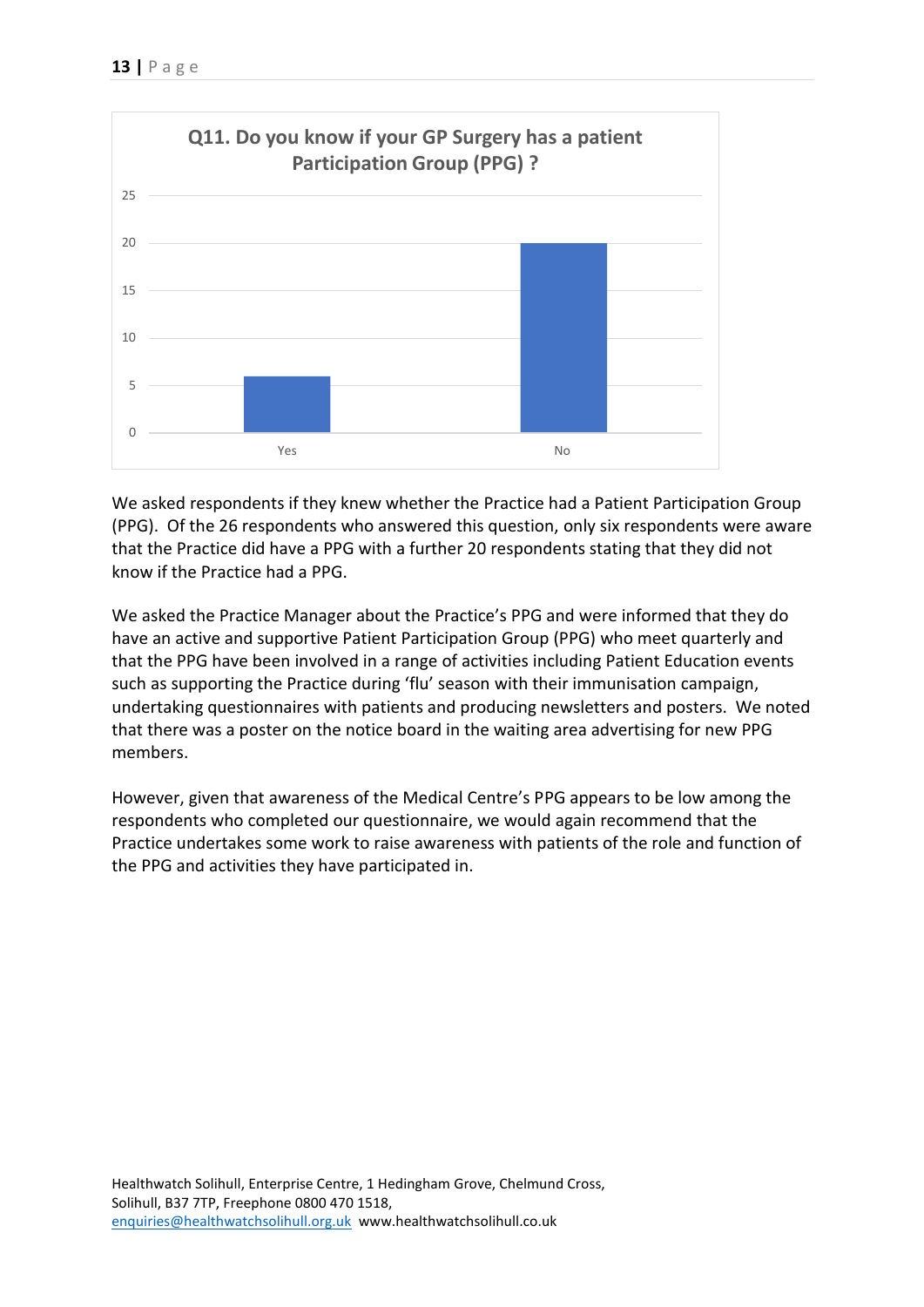

At the end of the survey we asked patients to rate their overall experience of their visit that day. This question was answered by 19 patients, nine of whom rated this as 'good' or 'very good', a further nine as 'fair' and only one respondent rating their overall experience as less than fair.

#### **Recommendations and Follow–Up Actions:**

- That the Practice undertakes a review of patients' experiences of getting through to the Surgery by telephone to identify key concerns and to consider new ways of increasing accessibility for booking appointments over the telephone;
- That the Practice promotes on-line booking facilities to patients;
- Where this can be accommodated, patients are offered a choice of which GP they would like to see;
- That the Practice actively promotes and advertises the availability of extended hours appointments to improve patient awareness;
- That the Practice continues to encourage patient feedback and shares this feedback with staff and that patient feedback, and any actions taken in relation to it are communicated to patients;
- That the Practice ensures that 'Friends and Family' feedback forms are kept stocked in the waiting areas;
- That the Practice actively provides information of its processes for making a compliment or raising a complaint;
- That the Medical Centre actively raises awareness of the Patient Participation Group and its role and function.